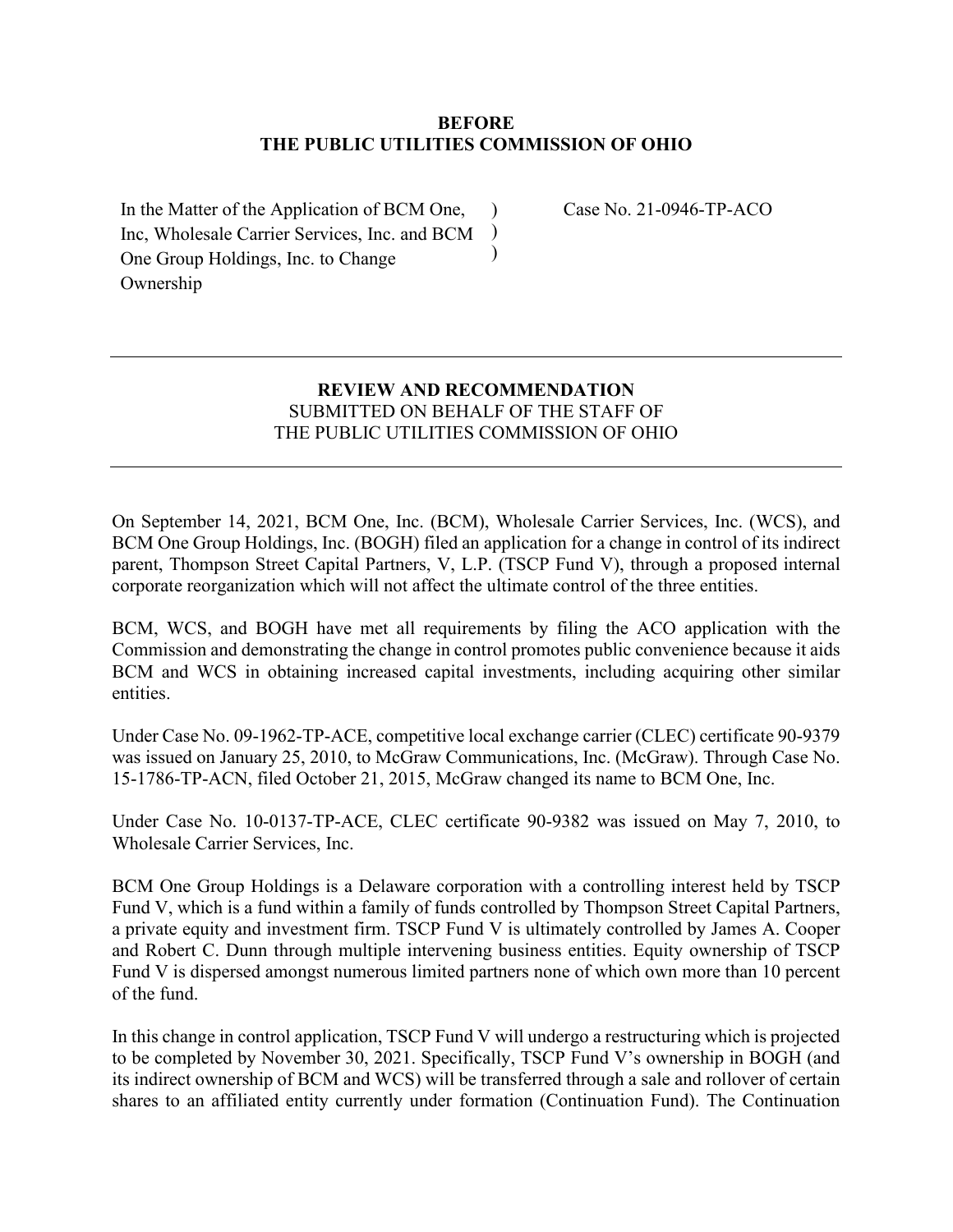Fund's equity will be dispersed the same as TSCP Fund V and have a General Partner (Continuation Fund GP). Continuation Fund GP will be Thompson Street Capital Partners UGP LLC, which is also managed by James A. Cooper and Robert C. Dunn. Through a management agreement, Continuation Fund and Continuation Fund GP will be managed by these same two individuals (who ultimately control BCM and WCS) under Thompson Street Capital Manager LLC.

The restructuring will not affect any of the certificated companies nor will it cause rates or terms and conditions to be altered. This change in ownership is completely transparent to customers.

The application is being filed pursuant to the Commission's 19-0173-TP-ORD Retail Rules, as codified in Ohio Adm.Code 4901:1-6-29. Absent full or partial suspension, applications for a change in control will be approved in accordance with the thirty-day automatic approval process described in Ohio Adm.Code 4901:1-6-05.

The Staff reviewed all documents and exhibits filed with this application and has determined that the proposed application appears to satisfy the Commission's requirements set forth in Ohio Adm.Code 4901:1-6-29(E). Staff recommends that this application be approved on October 14, 2021.